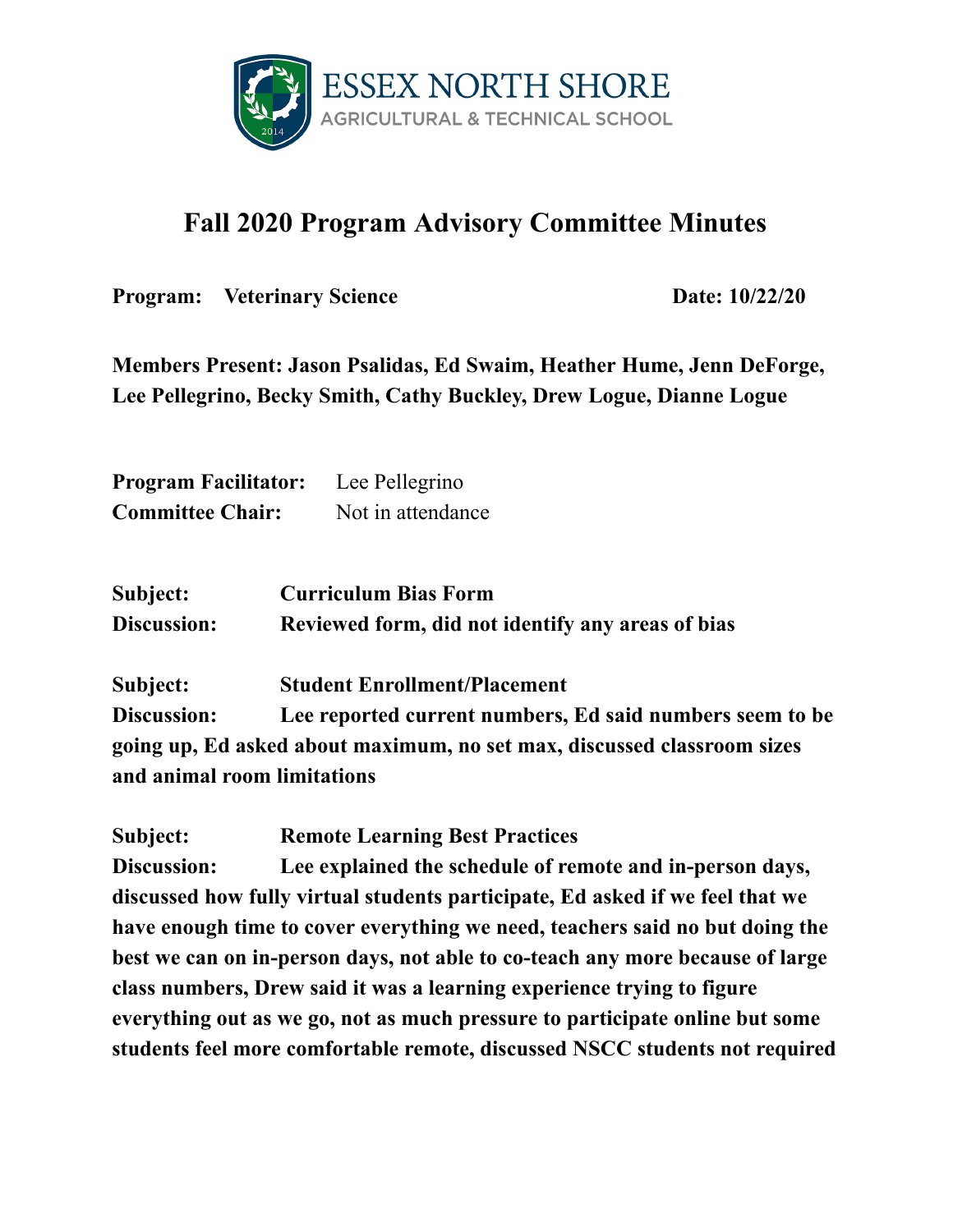

## **to** use  $\left[\begin{matrix} 1 & 1 \\ 1 & 2 \end{matrix}\right)$  ESSEX NORTH SHORE<br>**to** use video due

**to living conditions, Dianne grateful that kids get some face-to-face time,**

**Subject: New Trends in the Occupational Area**

**Discussion: Jason feels like we are preparing students well, for Covid protocols teach how to fully gown up (covered in surgery unit already I think) and phone call role plays that include asking pet owners if they have flu like symptoms etc, Cathy - get students used to curb side service - double leash, talking to owner in mask, tables in parking lot, leash transfers, figure eights, appointment times have doubled, take info from owner over the phone - car info, patient history, check in, credit card info,**

**Subject: Employee Outlook Discussion: Demand to find qualified people is high, places hiring, all clinics are very busy, pet owners noticing illness in pets faster because they are home, lots of people got puppies during quarantine, preparing for pets to have more separation anxiety, lots of internship availability too**

**Subject: Portfolios Discussion: Not sure yet what presentations will look like, probably virtual again, will keep you updated and send invites when we know**

**Subject: Recommendations Discussion: At the last meeting committee members recommended Fear Free training, we did start that for all our students,**